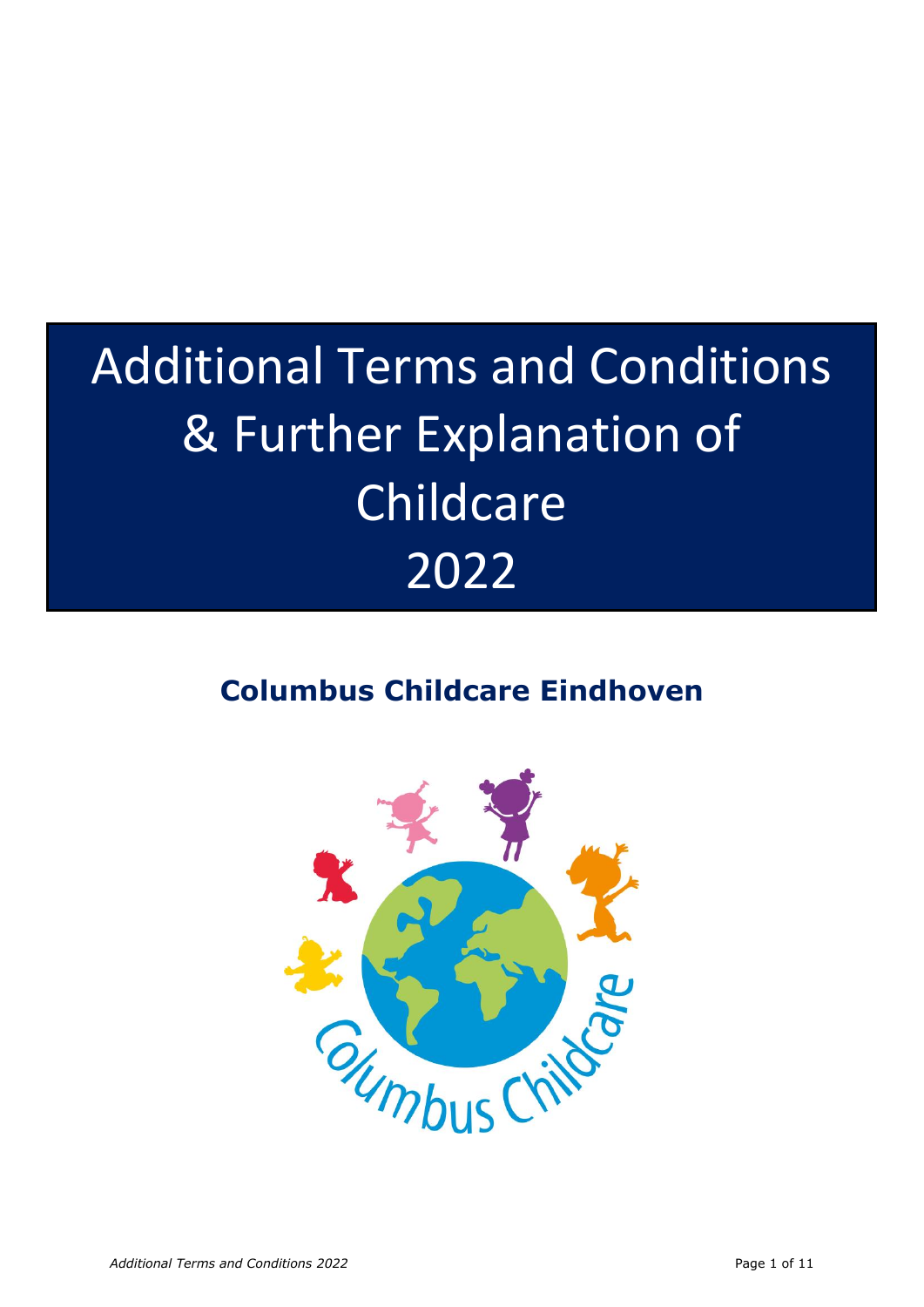# Contents

| $\label{eq:interadd} \begin{minipage}[t]{0.9\linewidth} \begin{minipage}[t]{0.9\linewidth} \begin{minipage}[t]{0.9\linewidth} \begin{minipage}[t]{0.9\linewidth} \begin{minipage}[t]{0.9\linewidth} \end{minipage}[t]{0.9\linewidth} \begin{minipage}[t]{0.9\linewidth} \begin{minipage}[t]{0.9\linewidth} \end{minipage}[t]{0.9\linewidth} \end{minipage}[t]{0.9\linewidth} \begin{minipage}[t]{0.9\linewidth} \begin{minipage}[t]{0.9\linewidth} \end{minipage}[t]{0.9\linewidth} \begin{minipage}[t]{0.9\linewidth} \end$ |  |
|------------------------------------------------------------------------------------------------------------------------------------------------------------------------------------------------------------------------------------------------------------------------------------------------------------------------------------------------------------------------------------------------------------------------------------------------------------------------------------------------------------------------------|--|
|                                                                                                                                                                                                                                                                                                                                                                                                                                                                                                                              |  |
|                                                                                                                                                                                                                                                                                                                                                                                                                                                                                                                              |  |
|                                                                                                                                                                                                                                                                                                                                                                                                                                                                                                                              |  |
|                                                                                                                                                                                                                                                                                                                                                                                                                                                                                                                              |  |
|                                                                                                                                                                                                                                                                                                                                                                                                                                                                                                                              |  |
|                                                                                                                                                                                                                                                                                                                                                                                                                                                                                                                              |  |
|                                                                                                                                                                                                                                                                                                                                                                                                                                                                                                                              |  |
|                                                                                                                                                                                                                                                                                                                                                                                                                                                                                                                              |  |
|                                                                                                                                                                                                                                                                                                                                                                                                                                                                                                                              |  |
|                                                                                                                                                                                                                                                                                                                                                                                                                                                                                                                              |  |
|                                                                                                                                                                                                                                                                                                                                                                                                                                                                                                                              |  |
|                                                                                                                                                                                                                                                                                                                                                                                                                                                                                                                              |  |
|                                                                                                                                                                                                                                                                                                                                                                                                                                                                                                                              |  |
|                                                                                                                                                                                                                                                                                                                                                                                                                                                                                                                              |  |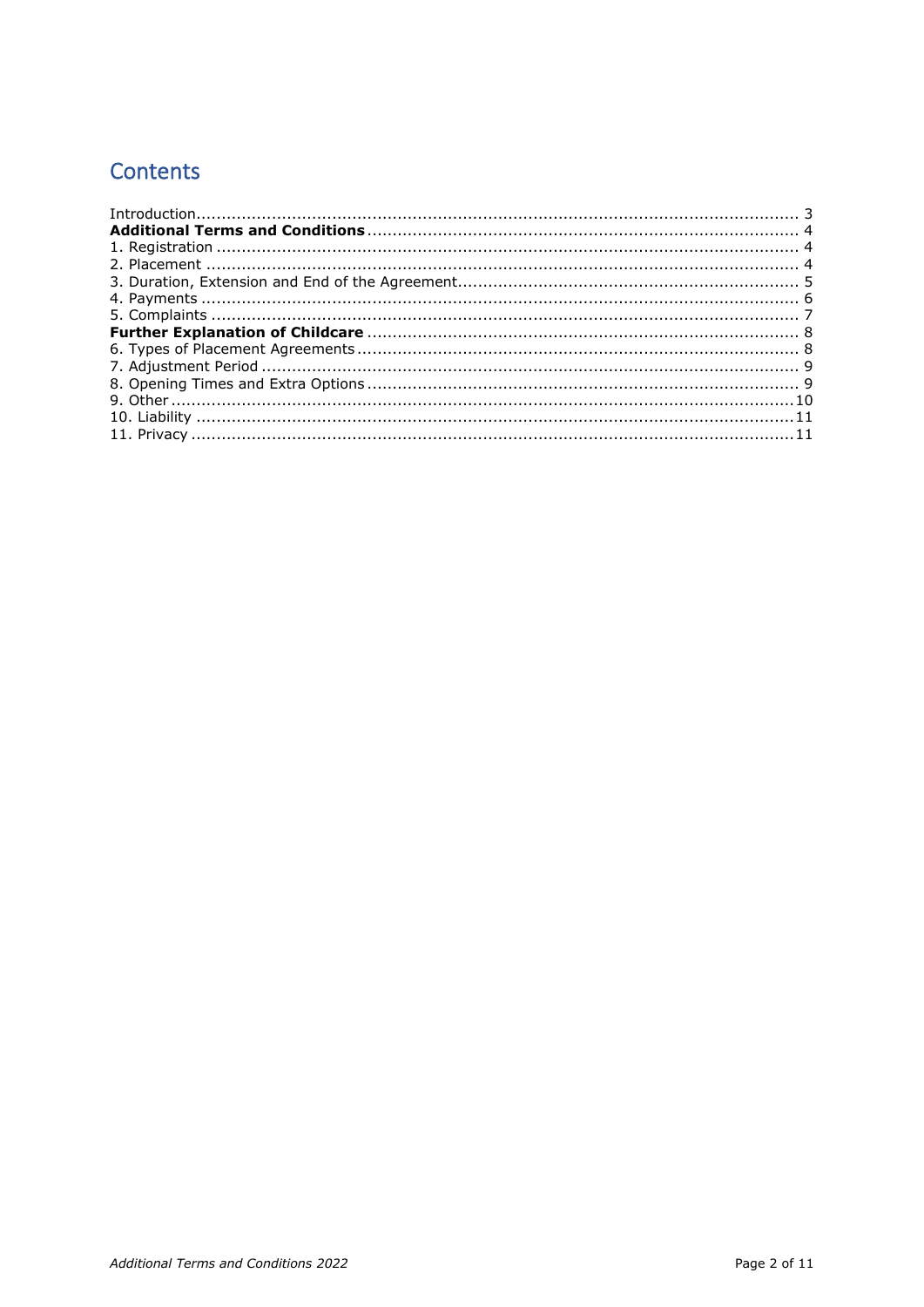# <span id="page-2-0"></span>Introduction

These Additional Terms and Conditions and Further Explanation for Childcare apply to the placement agreement that you sign and are in addition to the general terms and conditions of the Trade Association Social Childcare (BMK) that you can find on our website.

In this document we use the definitions as stated in the BMK general conditions (Article 1).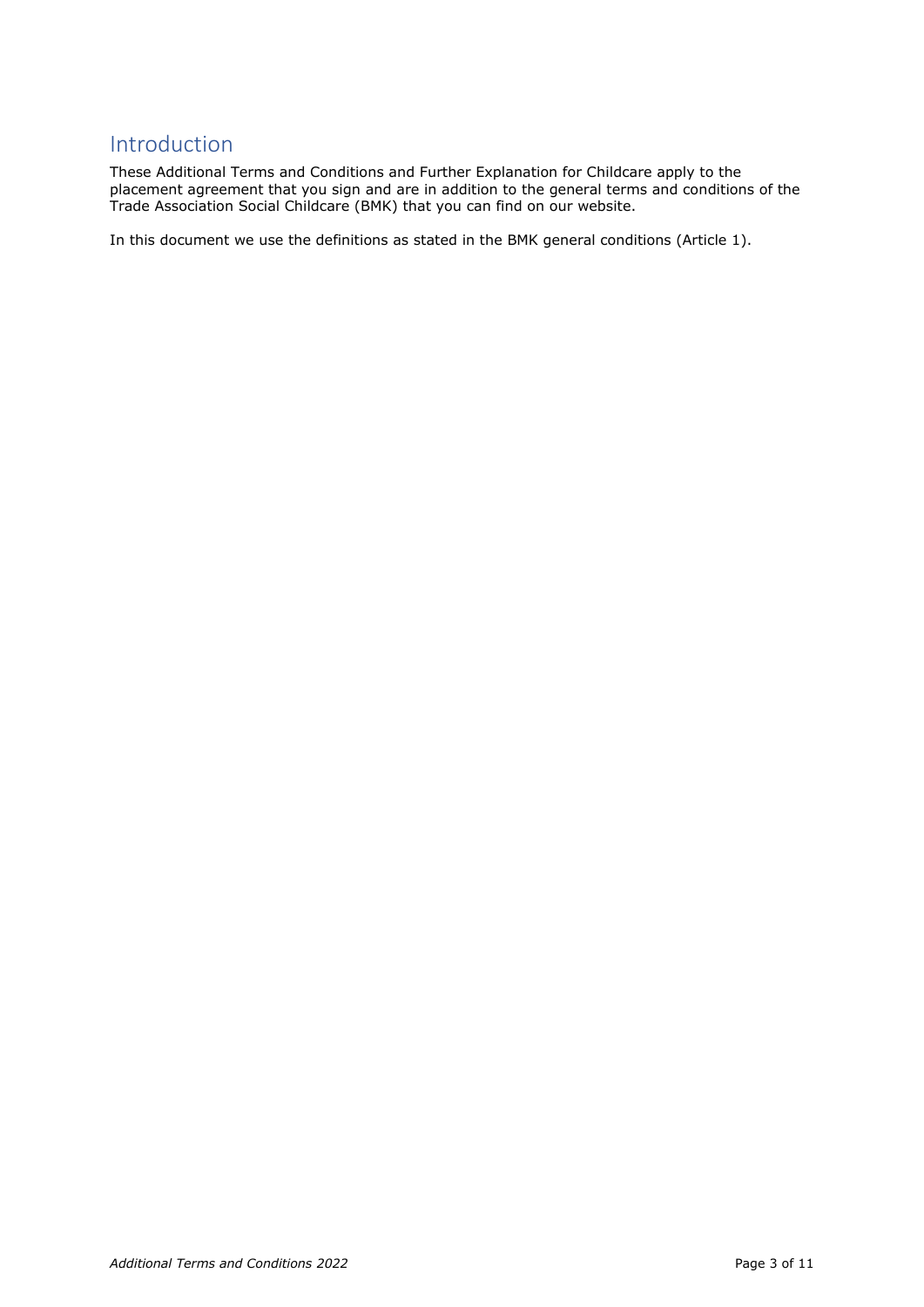# <span id="page-3-0"></span>Additional Terms and Conditions

## <span id="page-3-1"></span>1. Registration

See also Article 4 of the BMK General Terms and Conditions.

You are planning to register your child for our childcare, or you have already done so. We wish you a warm welcome! We will be happy to show you our location and you can ask any questions about our center during the tour. If you'd like to register your child, you can do this online (via the registration button on our website).

# <span id="page-3-2"></span>2. Placement

See also Articles 5 to 8 and 11 to 14 of the BMK General Terms and Conditions.

#### **2.1 Placement Agreement and Cancellation**

After we have received your registration<sup>1</sup>, we will contact you with an offer for the care of your child. We prepare a placement agreement in which the exact half-days and costs are stated. On receipt of the signed placement agreement you will receive a confirmation letter inviting you to attend a placement interview, at our location, approximately four weeks before the start date of the daycare. At this time you will also receive the login code for the parent portal.

It is possible to cancel the placement agreement between the moment of signing and the actual start of the daycare. A period of one month is given. So, up to one month prior to the start of the daycare, there are no cancellation costs. However, if the cancellation request is less than one month prior to the start of the childcare, then costs will be charged. These costs relate to the amount of the payment due for the applicable period of one month. For example: if care starts on March 1st and the placement agreement is canceled on February 10th. You then owe the costs equal to the costs of childcare from the 1st to the 9th of March.

#### **2.2 Placement Interview**

During the placement interview, we exchange information with you about our location, the group, the familiarising and of course about your child. Think of nutrition, comfort, in the case of daycare (the way of) sleeping, and other details. The childcare employee tries to match your wishes and routine as much as possible, provided this is possible within the group. We record agreements on an intake form, which will be stored digitally in our child planning tool. When logging in for the first time, you will be requested to give permission for certain matters, such as whether you allow your child to be photographed. It is important to report any changes, in a timely manner, to the Director of our location by sending an email. During the placement interview, the required Citizen Service Number (s) will also be checked.

#### **2.3 Preconditions for Placement**

When placing your child, of course we try to meet your wishes as much as possible. Placement takes place on the basis of various criteria, whereby the moment of registration plays a role. Furthermore, we pay attention to (in no particular order and with the same degree of importance): • age of child

- desired start date
- desired parts of the day and available places
- presence of other family members
- balanced division of the day
- balanced occupancy rate in the morning / afternoon
- balanced group composition

#### **2.3.1 Continuity**

We strive for continuity with our care as much as possible, which is why your child is preferably placed in a fixed group at the start of their care or when they move on to the next age appropriate group. A child may be placed in an alternative group for the period that there is no space in the

 $<sup>1</sup>$  In order to process a registration, the parent must provide data such as; Name and address details, BSN</sup> number and date of birth of parent(s) and child. Parents who register for toddler care and are not entitled to a childcare allowance must provide an income statement before an offer can be made.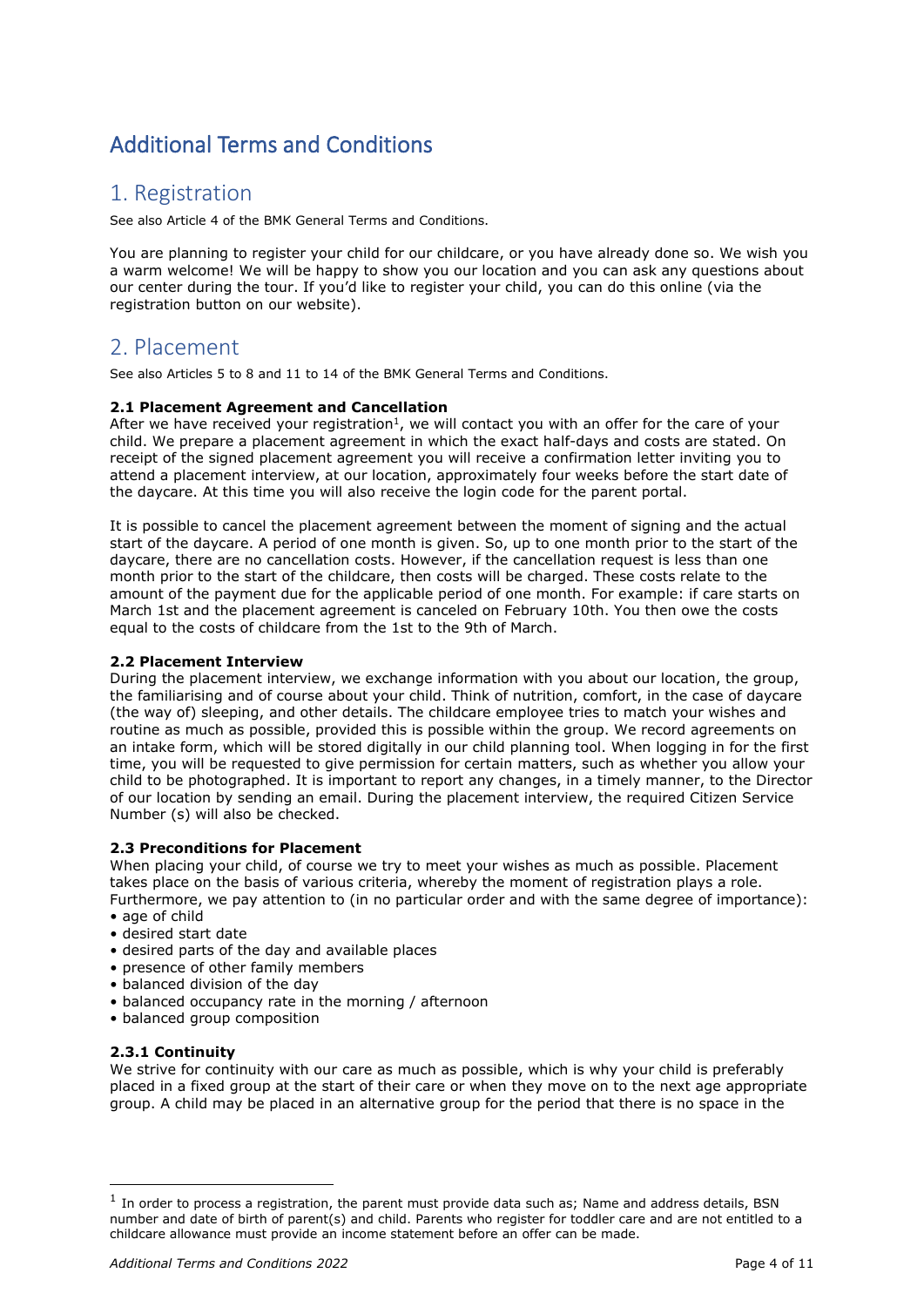fixed group and you give written permission for this via the "placement second group"<sup>2</sup> form prior to signing the placement agreement. If your child has been placed in the second group, your child will be placed in the fixed group as soon as possible.

#### **2.3.2 Priority for Several Children of the Same Family**

Second and subsequent children of the same family have priority placement at the daycare or outof-school care where the first child is placed. Of course there must be a place available. We cannot therefore give guarantees regarding the start date and desired parts of the day. We advise you to register your child(ren) as early as possible.

#### **2.3.3 No Medical Care**

Our location does not allow for specialist medical care, so we offer care to children who generally do not require special care. If special medical care is (temporarily) required, we can offer it, provided it is within the limits of the possibilities of our location and the needs of the child. If necessary, we ask the parents to sign an additional agreement on medical grounds.

#### **2.3.4 Opportunities at Other Locations**

It is possible that we do not have a place available at our location or that we are unable to accommodate your wishes. We always advise you to consult with the Director of the location or with the Planning department of Servicebureau Kinderopvang. We work closely with other locations of the Kinderopvanggroep. There are often alternatives at other locations or on different days.

#### **2.3.5 Schools Linked to Out-Of-School Care**

Our out-of-school care is linked to the following school: [Website International School Eindhoven:](https://isecampus.nl/)  [International School Eindhoven \(isecampus.nl\)T](https://isecampus.nl/)he opening times of out-of-school care is geared to the end time of these aforemetioned linked school(s). We take care of the children of these school(s) when the school is closed in the afternoon, and during an ADV or study day<sup>3</sup> and holidays.

It may be decided that out-of-school care will no longer be linked to one or more of the above schools. If that decision has been made, you will be informed of this at least six months before the disconnection and about the possibilities of placing your child at a alternative linked out-of-school care location.

# <span id="page-4-0"></span>3. Duration, Extension and End of the Agreement

See also Articles 9, 10 and 15 of the BMK General Terms and Conditions.

#### **3.1 Cancellation**

The placement agreement is valid for the total duration of the childcare with a mutual, interim notice period of **one month**.

You can cancel on any day of the month and this must always be communicated in writing or by email to the Director of our location. It is not possible to cancel via our parent portal.

#### **3.2 Partial cancellation**

A partial cancellation applies if, for example, you want to cancel one day/half-day and continue the other days/half-days. A partial cancellation is seen as a contract change and is only possible with the consent of the location. It may be in the interest of the location not to provide consent. In the absence of consent, you have the choice to either cancel the placement agreement in its entirety or to continue it in its entirety. If consent is given, in the case of partial cancellation, the cancellation period is **one month**, after which you will receive a new agreement.

In addition to the compelling interests stated in the general Terms and Conditions, we also have a compelling interest in termination if the location - for whatever reason - is to be closed. It goes without saying that such a decision will not be taken lightly.

#### **3.3 Duration of daycare agreement**

<sup>&</sup>lt;sup>2</sup> Based on legislation and regulations, childcare organisations are offered the option of temporarily placing a child in a second primary group (daycare) or basic group (out-of-school care) (Decree on Quality Childcare, article 9, paragraphs 1 and 9 (daycare) and article 18, paragraphs 1 and 4 (out-of-school care)).

<sup>&</sup>lt;sup>3</sup> Where reference to childcare on ADV days and study days at school is made in this document, it is meant: closing days of school (not being the 12 weeks regular school holidays) that are communicated by the school in question at the beginning of the school year.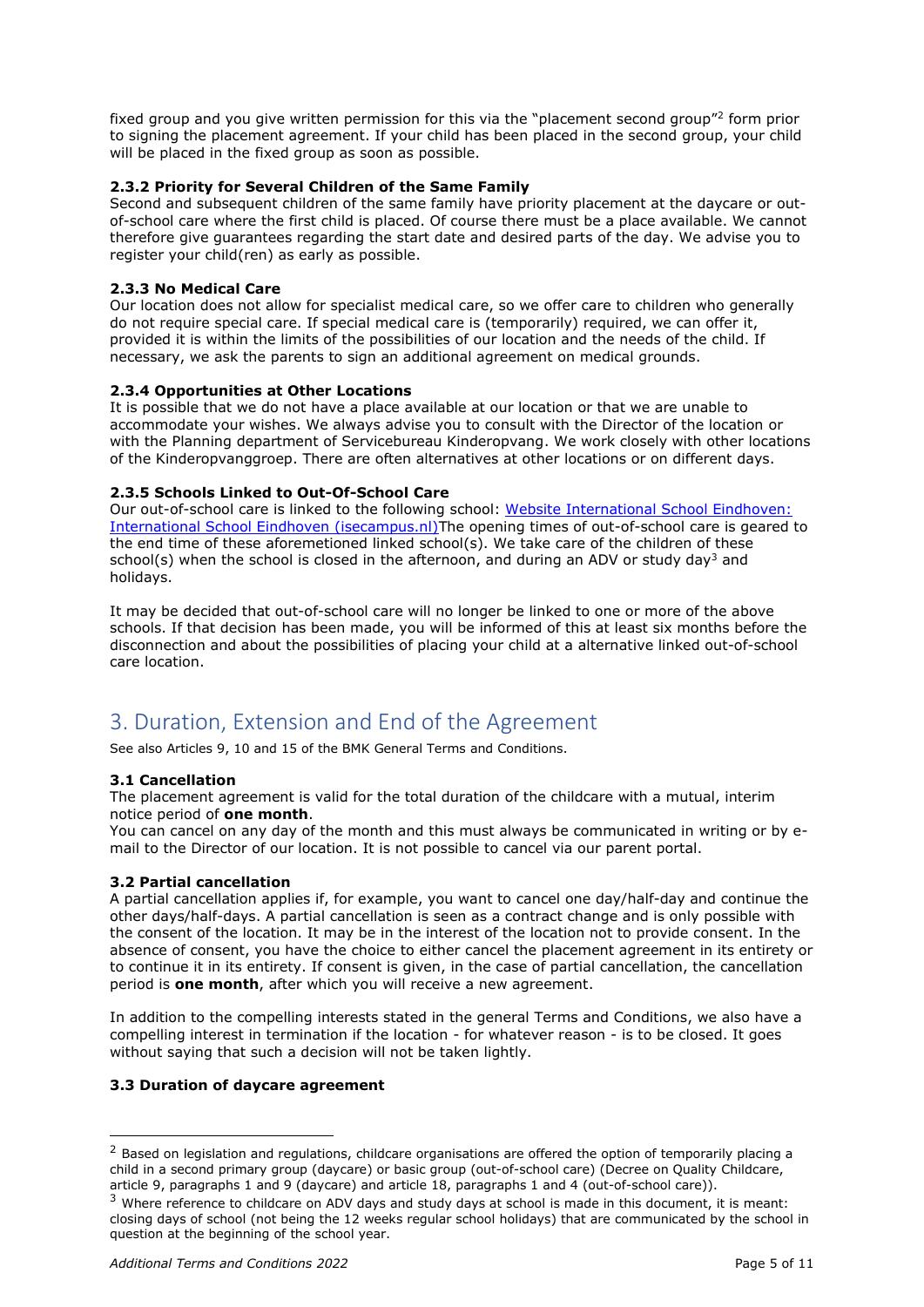In order to ensure that there is a good connection to primary school, it is often possible for children who start primary education later than the entitlement age (for example because of a school holiday) to extend the childcare up to and including the school holiday. Please consult the Director about this in a timely manner, because of course there must be space in the group.

**!! Please note:** if your child is going to transfer from a daycare to an out-of-school care facility, you must register your child again. This is not automatic.

#### **3.4 Duration of the Out-Of-School Care Agreement**

Please note that if your child leaves primary school to go to secondary school, you must cancel the placement agreement on time yourself. This does not happen automatically. The placement agreement ends legally in the year that your child turns thirteen. We use the age of thirteen as we take into account children who may repeat a year. If a child is older than thirteen and there is still a need for care at an out-of-school centre, the Director will assess whether childcare is still possible at our location.

#### **3.5 Conditions Outside Of Our Control**

If the daycare or out-of-school care facility is (temporarily) unable to provide childcare due to force majeure, the daycare center or out-of-school care facility is not liable for any damage you may suffer as a result. The following situations are in any case regarded as outside of our control: - the daycare center or out-of-school care must close by order of the government, for example due to a virus outbreak and/or epidemic;

- the daycare center or out-of-school care facility is unable to provide its services due to the absence of staff due to illness, (suspected) infection as a result of a virus outbreak and/or epidemic, due to quarantine of staff or staff strikes;

- the daycare center or out-of-school care itself decides to (temporarily) close it because it cannot guarantee the health and safety of the children.

## <span id="page-5-0"></span>4. Payments

See also articles 16 and 17 of the BMK general Terms and Conditions.

#### **4.1 Structure of Daycare Costs**

The costs for childcare are spread evenly over twelve months. You will receive an invoice with the same amount each month. You also receive the same amount of childcare allowance each month.

For day care the rates are calculated per half day (morning or afternoon) of 5.5 hours. With flexible care, a half-day consists of 6 hours.

| Number of weeks | Times           | Number of hours per year   | Number of hours per |
|-----------------|-----------------|----------------------------|---------------------|
|                 |                 | (for a one day purchase)   | month               |
| 52 weeks        | 7.30am - 6.30pm | $52 \times 11 = 572$ hours | 47.67               |
|                 |                 | Total per month            | 47.67 hours         |

#### **4.2 Structure of Costs for Toddler Care**

Parents who are entitled to childcare allowance will receive part of the costs back through the tax authorities.

Parents who are not entitled to a childcare allowance will receive a monthly invoice from us regarding the parental contribution. The rest is funded by the municipality. The division of parental contribution/council subsidy depends on family income and the subsidy regulation of the council. This will vary per year and per council.

#### **4.3 Structure of costs of out-of-school care**

The number of hours per half day at out-of-school care depends on the start time of the out-ofschool care (chosen by you), the number of half-days you use and the type of care. The structure of the number of hours in out-of-school care is as follows:

#### The endtime of your child's school is for example 2.30pm

| Number of weeks  | $T$ imes            | Number of hours per year     | Number of hours |
|------------------|---------------------|------------------------------|-----------------|
|                  |                     | (for a one day purchase)     | per month       |
| 40 school weeks  | $2.30pm - 7pm$      | $40 \times 4.5 = 180$ hours  |                 |
| 12 holiday weeks | $7.30$ am – 7 $p$ m | $12 \times 11.5 = 138$ hours | 11.5            |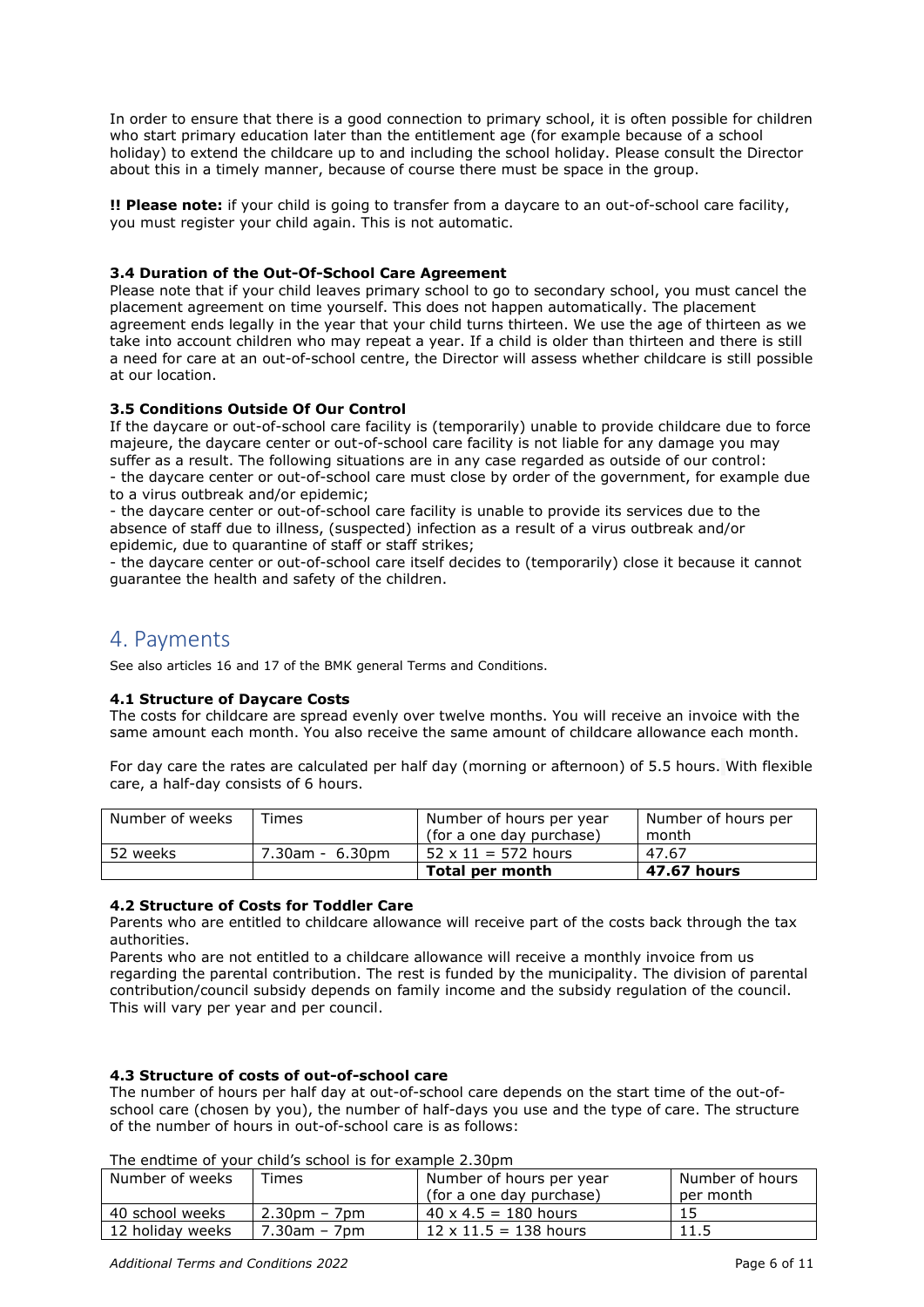| 1 ADV/studyday | 7.30am – 2.30pm | $1 \times 7 = 7$ hours | 0.58               |
|----------------|-----------------|------------------------|--------------------|
|                |                 | Total per month        | <b>27.08 hours</b> |

You will also receive an invoice during the summer months of July and August for: KDV 40 weeks, BSO 40 weeks, and VSO 40 weeks.

#### **4.4 Payment**

Payments are made monthly *in advance*, with the invoice addressed to the child's first parent/guardian. We send invoices digitally as much as possible. Payments should be made by direct debit, unless otherwise agreed.

#### **4.5 Childcare Allowance**

You can apply for childcare allowance through the Tax Authorities. The amount depends on your personal situation, including your income and the number of hours you work. You can find more information about this at www.toeslagen.nl.

You must apply for the childcare allowance within three months of the start date of the childcare. You must notify the Tax Authorities as soon as possible about any changes in childcare.

## <span id="page-6-0"></span>5. Complaints

See also Articles 19 and 20 of the BMK general Terms and Conditions.

We think it is very important that you share your wishes and issues with the childcare employees and/or the Director. You will find information about how to do so in our complaints procedure on our website, at the bottom of the blue bar.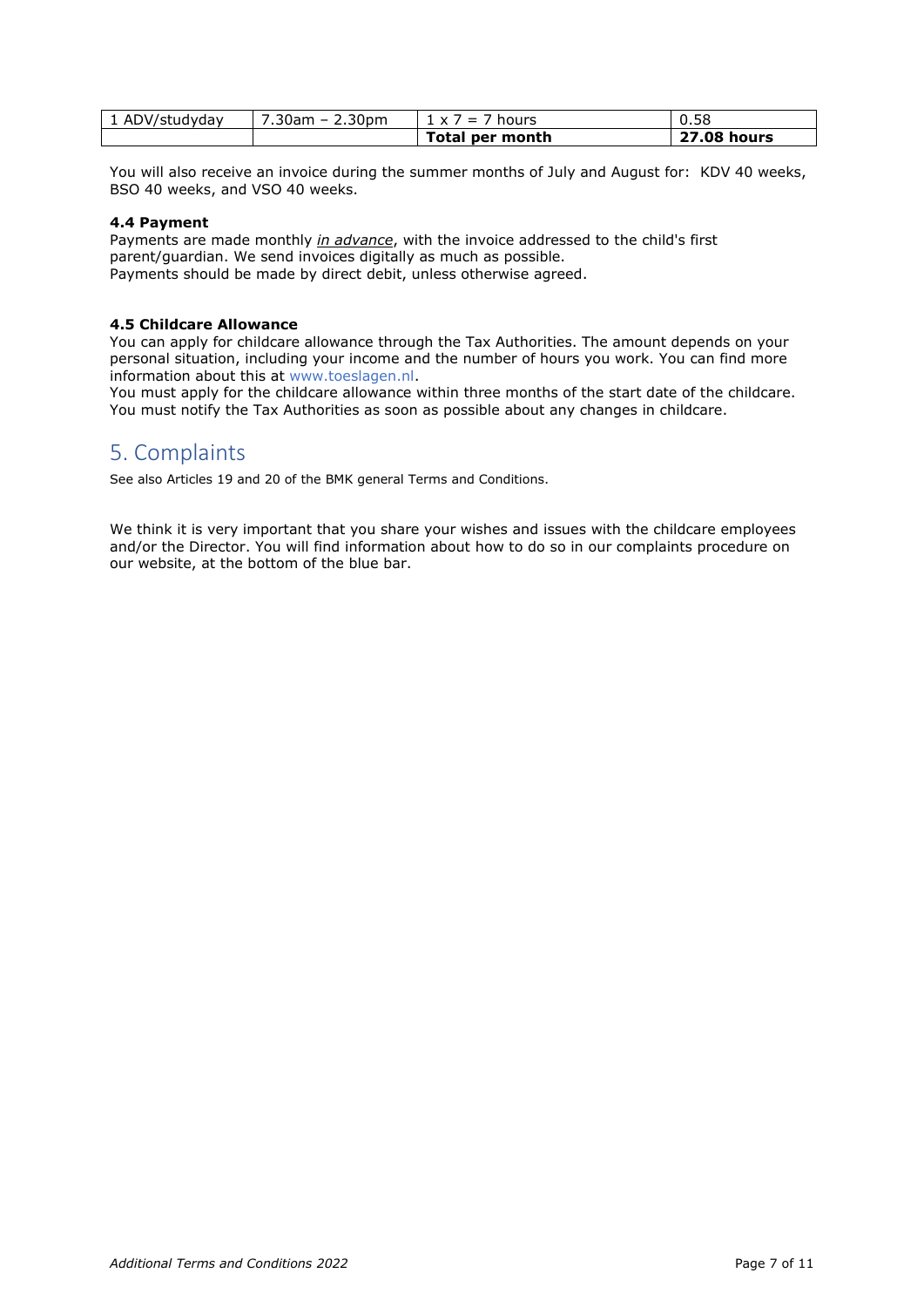# <span id="page-7-0"></span>Further Explanation of Childcare

# <span id="page-7-1"></span>6. Types of Placement Agreements

The placement agreements comply with the Childcare Act. The placement agreement is digitally submitted for signature.

#### **6.1 Daycare (0-4 years)**

In daycare we work with an agreement for 52 or 40 weeks per year.

Children from two years of age (or possiblly younger or older as determined by the local government) use the toddler arrangement for 40 weeks for the first two half-days (or possiblly younger or older as determined by the local government). This package can be extended to 52 weeks and to more half-days. For further information about options, please contact the Director of our location.

#### **6.2 Out-Of-School Care**

We work with variable agreements, tailored to the end times of the school and your personal choices. The end time of the school determines the start time of out-of-school care. We use different rates for the different starting times of out-of-school care. You can choose whether you want the start time of out-of-school care to be linked to the earliest end time of (one of the) affiliated schools or the end time of your child's school. Your own school time is taken as standard.

Together with the Director you can calculate which starting time per day of the out-of-school care is most favorable for you. Your choice does not affect the time at which your child must be picked up at the end of the day. Whichever choice you make, your child is welcome until the moment of closing (7.00pm). The monthly amount is based on this and no refund will be given for hours not taken.

In addition, you may choose from:

BSO52: 52-week care (including full-day care for 12 weeks of holidays. This includes ADV or study days communicated by the school in question at the beginning of the school year that fall on the regular day that is taken).

BSO40: 40-week care (excluding holidays. This includes ADV or study days communicated by the school in question at the beginning of the school year that fall on the regular day that is taken). BSO12: 12-week care (only during the regular 12 weeks of holiday and exclusively ADV or study days communicated by the school in question at the beginning of the school year). VSO: pre-school care (only during school weeks).

These choices, together with the number of days you purchase, determine your average gross hourly price.

Ask the Director about the possibilities at our location for specific wishes.

#### **6.2.1 ADV and Primary School Study Days**

The average number of hours on the placement agreement for BSO52 and BSO40 includes standard ADV half-days or study days at primary school.

During an ADV or study day, children with a placement agreement for BSO52 or BSO40 are welcome at out-of-school care all day if the ADV or study day falls on a day of the week on which your child normally also comes to out-of-school care and that is therefore stated in the placement agreement. See also: Footnote 3 on page 5.

Interim days on which the school closes that have not been communicated at the beginning of the school year are not covered by the placement agreement. Each time it will be examined whether and, if so, how this extra care will be offered. (This is dependant on the availablity of staff, accommodation and interest.). It is possible that costs are associated with this extra childcare.

If the school has an ADV or study day on a day other than that stated in your standard placement agreement, and if you wish to make use of the childcare, you must request this: See 8.5 Request extra childcare.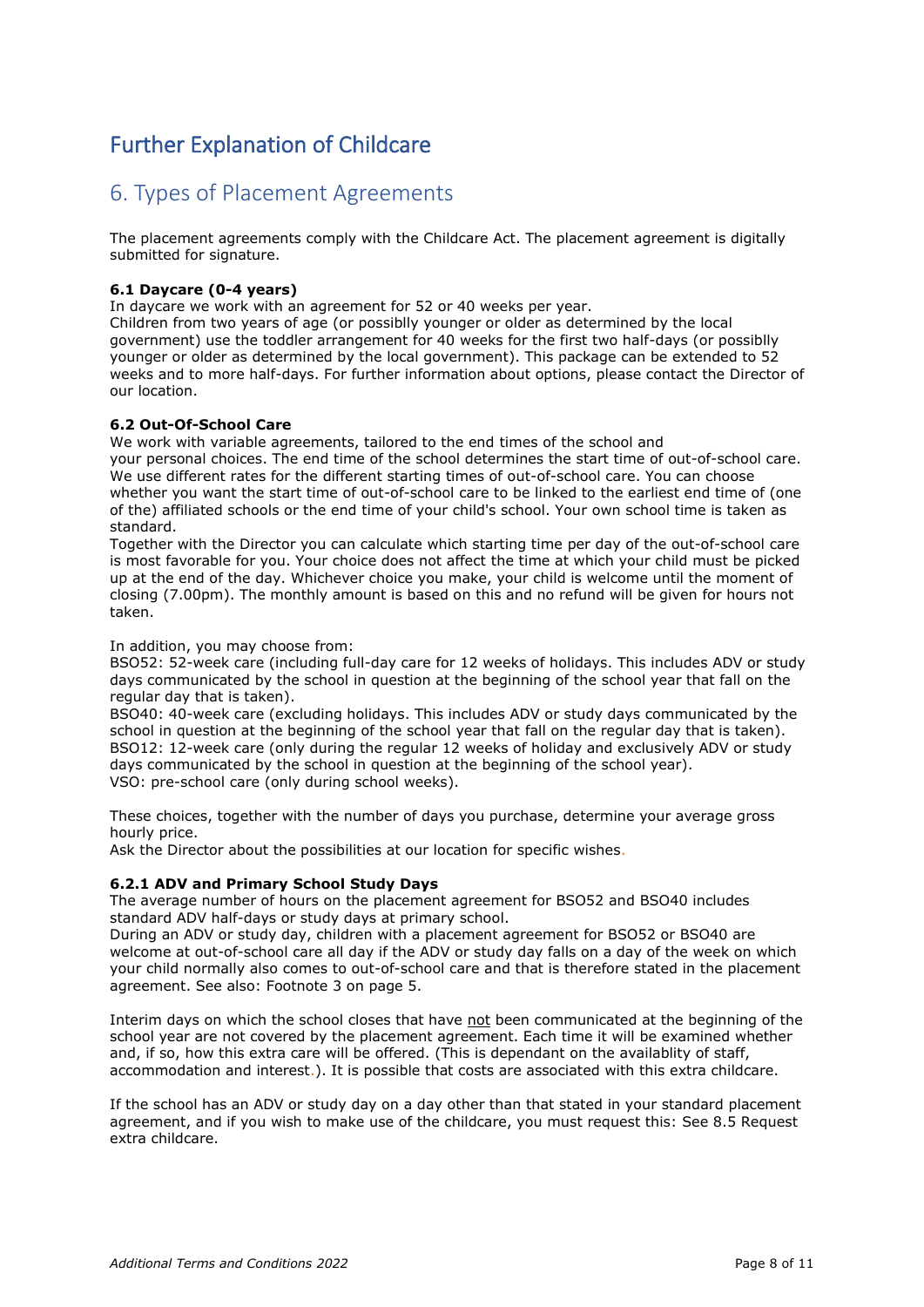# <span id="page-8-0"></span>7. Adjustment Period

#### **7.1 Adjustment period for day care**

#### Prior to placement

Your child can come and play at the center to get used to it prior to placement. The Director will discuss with you when it's a good time to do this. You will then come with your child to introduce him/her to the new environment, the childcare employees and the other children. The number of times that your child may familiarise depends on the space available in the group.

#### During placement

We refer to the first two months after placement as the adjustment period. During this period, we pay extra attention to the well-being of your child. After two months, there will be a written evaluation and a personal meeting (which may be done online)

#### **7.2 Familiarise to Out-Of-School Care**

We do not have a fixed orientation moment at out-of-school care. We normally like to invite your child to come to the placement interview. At your request, you may make arrangements with the Director to let your child come and play to get used to it prior to placement. The number of times that your child may familiarise depends on the space available for this in the group.

# <span id="page-8-1"></span>8. Opening Times and Extra Options

Childcare is, in principle, possible on any working day, 52 weeks of the year. The daycare is also open during school holidays and on ADV and school study days. We are closed on recognised general public holidays (5 May is a National holiday every five years).

#### **8.1 Nursery opening hours**

Our daycare center is open every day from 7:30 am to 6:30 pm  $\{$ The drop off and pick up times are generally as follows: Bringing between 7:30 am and 9:00 am Pick up between 12:30 pm and 1:00 pm

#### **8.1.1 Day Parts of Daycare Center**

The minimum number of half-days to be used is four. This way the child can feel familiar and safe at the daycare center.

We assume full daycare. In exceptional cases, this may be deviated from if the planning permits or if agreements have been made with external parties.

#### **8.2 Opening Times of Out-Of-School Care**

Our out-of-school care facility is open from the earliest end time of one of the linked schools until 7.00 p.m. During ADV or study days of the school and during school holidays, the day care is open from 7.30 am to 7.00 pm

#### **8.2.1 Half-Day After-School Care**

The minimum number of half-days to be taken is two.

#### **8.2.2 School Holidays**

During the school holidays, for children using BSO52 or BSO12, the out-of-school care facility is open from 7.30am to 7.00pm. Afternoon care automatically changes into full-day care. This concerns the days on which your child also uses childcare during normal school weeks, i.e. the days that are included in your placement agreement.

Please inform the location in a timely manner if your child will not come to out-of-school care during the holidays. This can then be taken into account in the personnel planning.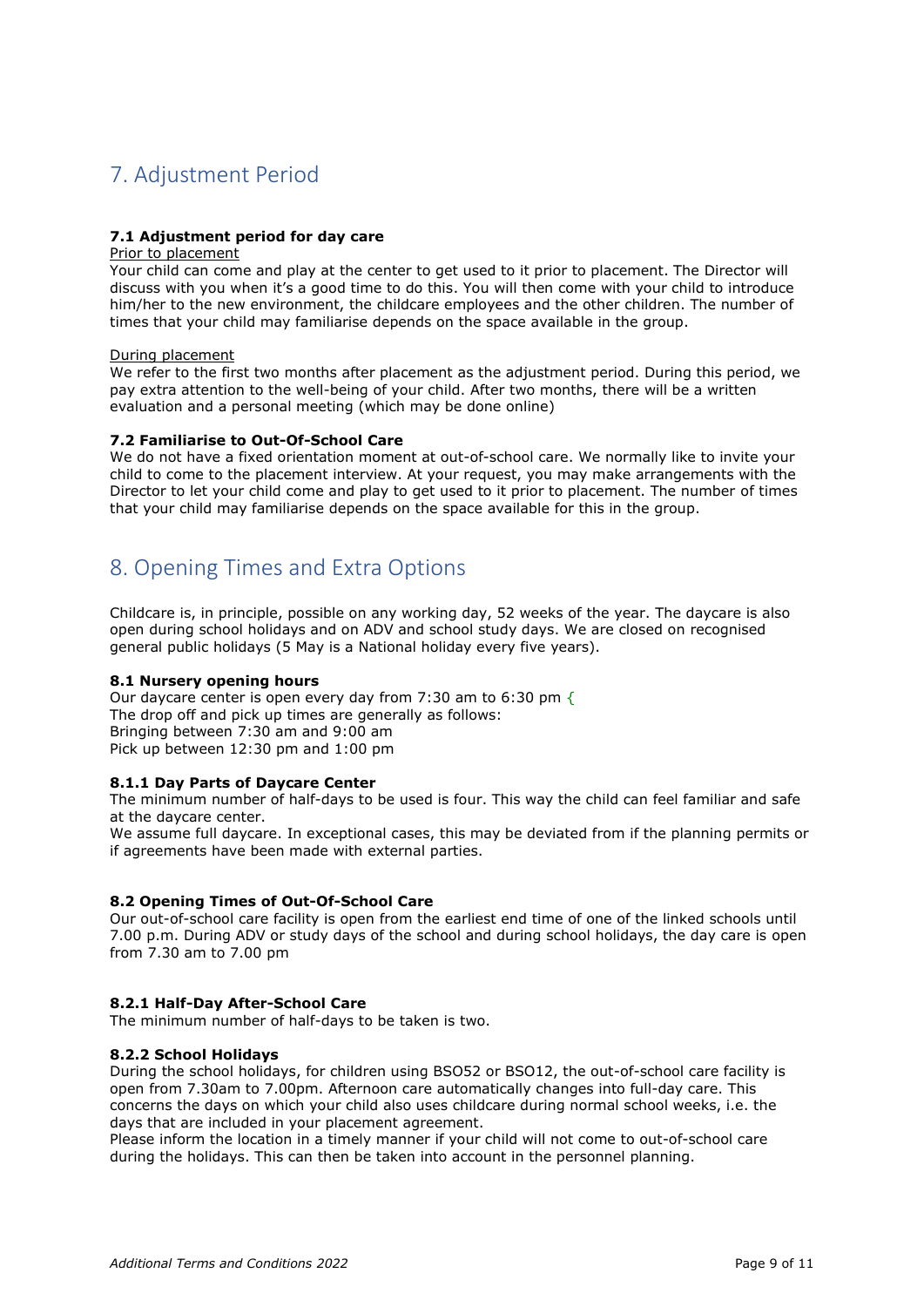#### **8.3. Pre School Care**

Our location also offers pre-school care from {7.00} 7.30 am. That takes place at the daycare.

#### **8.4 Cross-Location Care**

Cross-location care means that your child is cared for at a different location than where your child is normally cared for.

This can occur on closing days of your primary school. If your out-of-school care can involve crosslocation care, your placement agreement will specify when and where this can take place. We also run activities together with other out-of-school care centers in the area. This allows us to offer the children more activities. We ensure that there are more playmates and peers. Sometimes the groups are so small that it is more fun for the children to do activities with children from other out-of-school care centers. This happens during closing days of primary schools. But even when the schools are closed, out-of-school care centers can work together. In the daycare location policy you will find more information about activities together with other out-of-school care facilities.

Cross-location care could also be necessary as a result of a large-scale renovation of the care facility.

#### **8.5 Occasional Swapping of Half-Days**

It is possible that you unexpectedly need childcare on a different day/part of a day than the days that have been agreed. We offer you the option to occasionally exchange a day/part of a day. We use the following exchange policy.

(i) Exchange is only possible as long as the capacity (of children and childcare employees) at the location permits and the day requested falls within the terms of the agreement. There is no obligation for the location to allow the switch.

(ii) The term for incidental exchange of childcare days runs four weeks before to four weeks after the missed days (regardless of the calendar year).

(iii) It is not possible to exchange childcare days that fall in a school week with childcare days that fall in a holiday week.

(iv) Childcare days that have not been exchanged within the terms as stated in (i) will lapse. Unused care days are not financially compensated.

(v) Childcare days that fall on a generally recognised public holiday cannot be exchanged and are not financially compensated because this is taken into account in the rate.

#### **8.6 Request for Extra Childcare**

It is possible that you unexpectedly need an extra day/half day of care. You can discuss this with the Director. Extra care is possible if there is room in the group and the staff planning. There is no obligation for the location to make the desired extra daycare possible. We do not charge any costs for the first two half-days in a calendar year in which you make use of extra childcare. If these two half-days are not (both) used for extra childcare at the end of a calendar year, they will lapse. These are not financially compensated. You can request extra days via the Childcare App (Kidsadmin).

Would you like other options that are not yet mentioned here? Please discuss them with the Director of our location. We are happy to discuss what we can do for you.

## <span id="page-9-0"></span>9. Other

#### **9.1 Reporting Illness / Absence**

If your child is ill or cannot come for other reasons, we expect you to inform us as soon as possible. This is also relevant with out-of-school care in connection with the collection of the children from the schools. You can report your child sick or absent via the childcare app (Kidasadmin).

#### **9.2 Collection by Someone Else**

We assume that you, as a parent, will bring and collect your child yourself. If your child is picked up by another adult occasionally or on fixed days, the location must know this in advance, otherwise your child will not be allowed to leave with this adult. You may inform the childcare employees directly about this.

The child may also be picked up by a minor with a written parental consent form. You can request this permission form from the Director of your location.

#### **9.3 Telephone Accessibility**